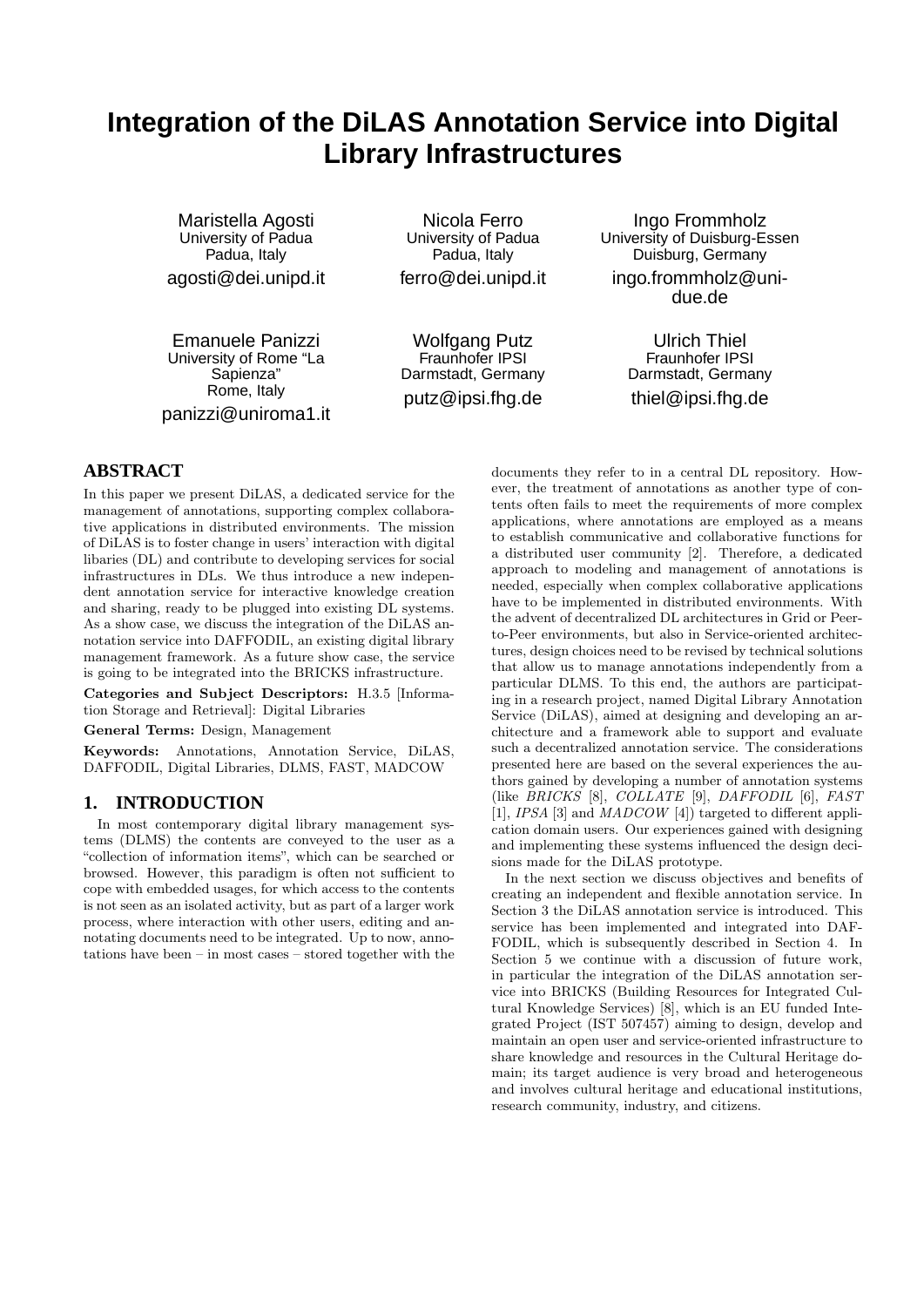

Figure 1: An independent annotation service

# **2. THE INDEPENDENT ANNOTATION SERVICE**

#### **2.1 Objectives**

Our research work represents an effort in the design and development of software systems which are able to provide annotation capabilities on the content that they manage, and in the integration of such functionality in Digital Libraries (DL). The mission of DiLAS is to foster changes in users' interaction with DLs and contribute to developing services for social infrastructures in DLs. Users should be supported in performing their various collaborative tasks. It is therefore crucial that an annotation service aids users in creating and sharing new ideas and thoughts among their relevant community. DiLAS' mission is addressed through the provision of a new independent annotation service for interactive knowledge creation and sharing, ready to be plugged into existing DL systems. It is DiLAS' vision that the new annotation service inspires the users to become active and visible contributors with new knowledge. The annotation service enriches the DL contents, the users personalize the information in a new contextual learning opportunity, and they collaborate by sharing this new knowledge beyond the borders of a specific digital library. Consider the situation depicted in Figure 1, where a generic and independent annotation service is integrated into several digital library management systems. Users access and use the annotation service through the clients of a DLMS or directly (as it is the case for client 3). An organization might decide to make (parts of) their managed objects accessible for distributed use, as it the case in the example with documents d1 (managed by DLMS 1) and d2 (managed by DLMS 2), which are visible in other systems as well. d1 might be annotated through a client of DLMS 2, and the resulting annotation a1 can be visible through DLMS 1 and other clients to the annotation service as well. Another annotation a2 might even relate d1 and d2, creating a logical hypertext across the borders of a single DLMS. An organization collecting documents still remains responsible for its own data, while the corresponding annotations, which might be the property of other persons using a different DLMS and client, are organized by an independent service.

#### **2.2 Benefits**

As briefly outlined above, the DiLAS annotation service supports many generic tasks involving annotations, which makes it a candidate to be integrated into different DL systems (an example scenario is presented in Section 4). From a usability standpoint, a running DiLAS server, integrated



Figure 2: DiLAS Architecture

into different DL systems, allows for using different clients for reading, searching and creating new annotations. As an example, one user might prefer a sophisticated user client, while another one is satisfied with a simple Web frontend running in his browser. Both users could access the same documents and annotations with their preferred client.

Another benefit of the generic DiLAS concept is that we are not bound to a specific document type; even non-digital or hybrid collections can use DiLAS, as long as these repositories address their content using uniform resource identifiers (URIs).

## **3. DILAS ANNOTATION SERVICE**

#### **3.1 DiLAS System Architecture**

As already discussed, one of the goals of our project is to design and develop a generic annotation service, that is a service that can be easily used by different DLMS. To this end, the architecture of the DiLAS system, shown in Figure 2, consists of three layers – the data, application and interface logic layers. This decomposition allows us to achieve a better modularity within DiLAS and to properly describe the behaviour of DiLAS by means of isolating specific functionalities at the proper layer. The data logic layer manages the actual storage of the annotations and provides a persistence layer for storing the objects which represent the annotation and which are used by the upper layers of the architecture. In order to make it as flexible as possible, an abstract API for the functionalities of the storage has been defined. This API, in turn, allows us for accessing different system to perform the actual storage of the annotations. In the first prototype of the DiLAS system we use the MADCOW system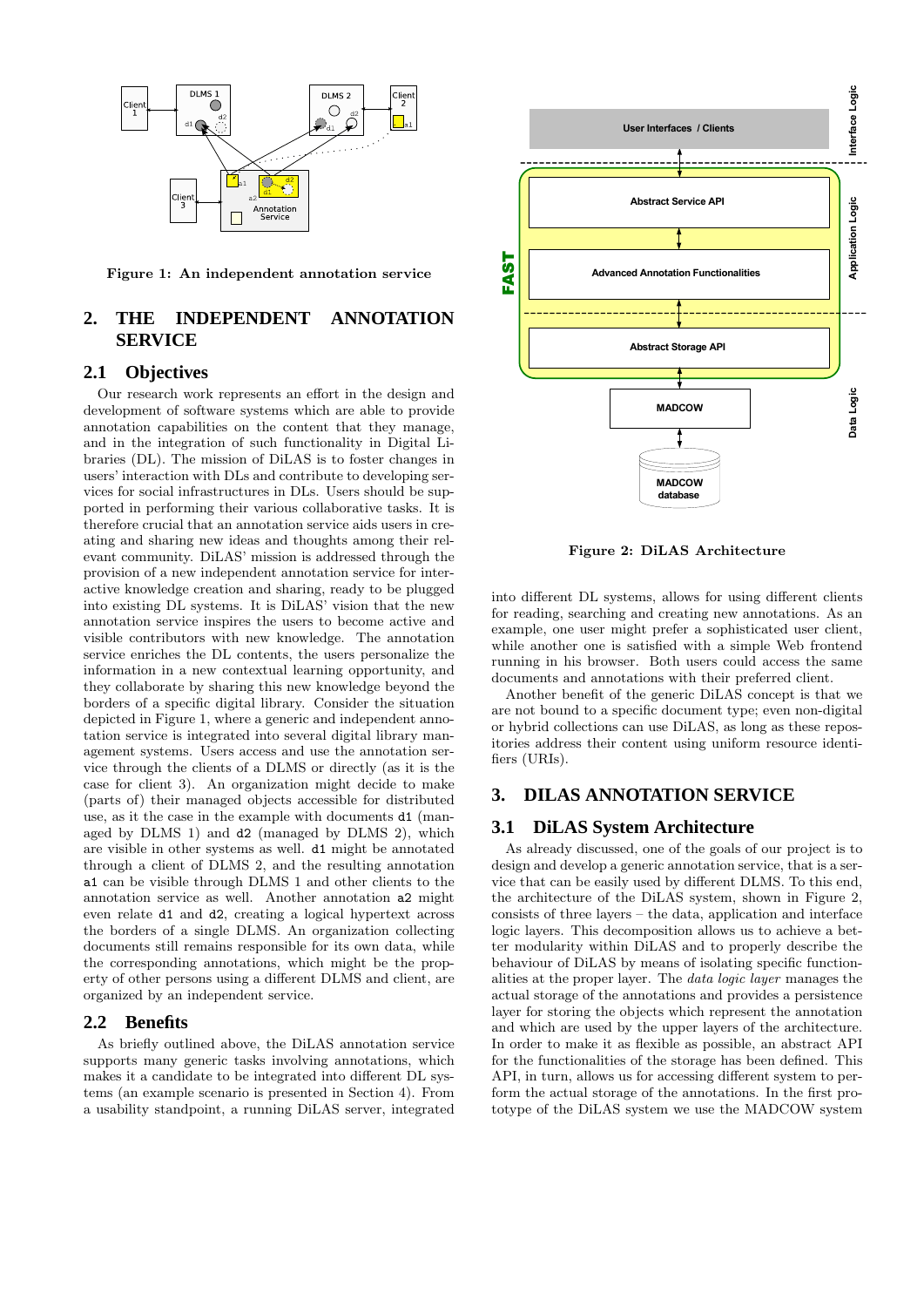

Figure 3: DAFFODIL user interface with annotation functionality

as actual storage for the annotations.

The application logic layer provides advanced functionalities that make use of annotations. As in the case of the data logic layer, we defined a set of abstract API that make the access to the DiLAS service functionalities independent from the particular implementation provided.

The interface logic layer is devoted to manage the interaction with the end user. It depends on the system into which DiLAS is going to be used and relies on the DiLAS Abstract Service API in order to provide functionalities to the end user.

Both the application logic (Abstract Service API) and the upper part of the data logic (Abstract Storage API) correspond to the respective layers of the FAST system [1]. Indeed, FAST describes both these layers and the business objects exchanged among these layers by means of abstract interfaces. Those interfaces provide us with a general framework for describing the interaction and integration of the different layers without coupling it with a specific implementation. As a consequence, the integration of MADCOW requires to provide a concrete subclass of the FAST layers and business objects, in order to fit them to the needs of the newly integrated systems.

#### **3.2 Integration of FAST and MADCOW**

The proposed Abstract Storage API, see figure 2, has been implemented by creating a subclass of FastDatastore, called FastMadcowDatastore, which provides an implementation of the FAST Datastore interface, able to communicate with the MADCOW system. MADCOW is a Web-based system which communicates with its own protocol over HTTP. Thus, FastMadcowDatastore translates the functionalities described by the Abstract Storage API interface into the HTTP calls supported by MADCOW and

exchanges with it XML encoded messages, according to the XML schemas defined for MADCOW. To this end, FastMadcowDatastore relies on the Jakarta Commons  $HttpClient^1$ version 3.0, in order to hide the details of the communication with MADCOW over HTTP.

# **4. SHOW CASE: THE DAFFODIL/DILAS INFRASTRUCTURE**

DAFFODIL [6] is targeted at the support of the *digital* library life cycle proposed by Paepcke [7]. While initially focussing on strategic retrieval support, improvements of DAF-FODIL concentrate on interpreting the material at hand, sharing new insights and *creating* new knowledge. As annotations have been identified as playing a crucial part in all these aspects [2], we integrated the DiLAS Annotation Service into DAFFODIL, in order to provide the user with support for basic annotation operations like the creation of annotations, browsing of annotation threads and display of particular annotations. As an example for the various possible scenarios supported by the DAFFODIL/DiLAS integrated prototype, users can discuss the content of important documents in their state-of-the-art with collaborators in order to develop new ideas based on previous ones; these ideas can later result in new publications which in turn become part of a DL system's repository.

Figure 3 shows a screenshot of the DAFFODIL user interface. In DAFFODIL, users can categorise relevant documents in a personal library (PLib) using folders and subfolders. In the screenshot we can see the PLib on the left; a document was selected and its corresponding annotation thread (containing public annotations) is shown in the middle window. The right window shows the user interface for

<sup>1</sup> http://jakarta.apache.org/commons/httpclient/